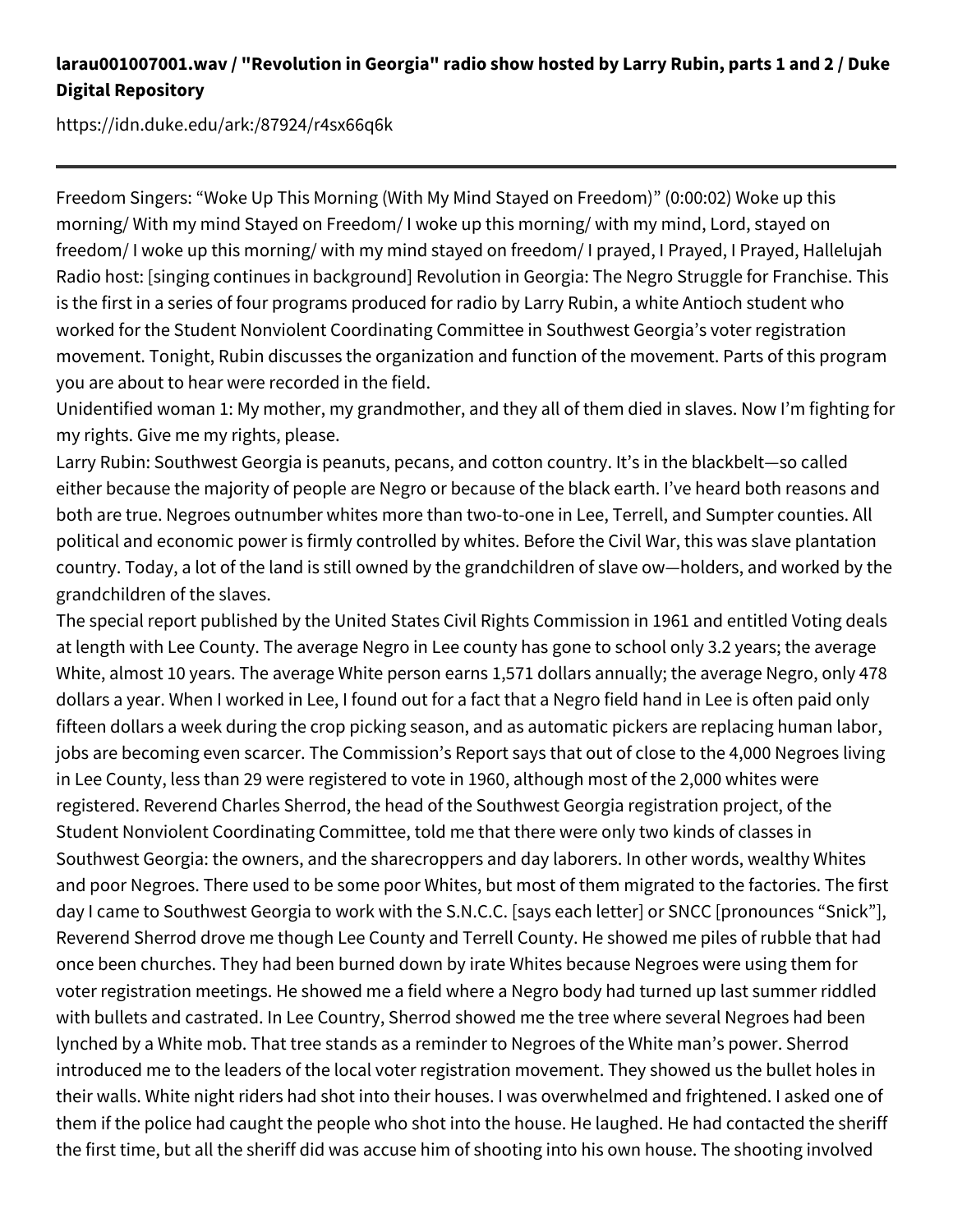the intimidation of people trying to register to vote. Justice Department officials and FBI agents investigated, but it seems that the only person they questioned were the homeowner himself, and as yet they have brought in so suspects.

Still in Lee County, Sherrod turned the car off the black top road. Most of what passes for roads in Lee are just ruts cut between the pecan and cotton fields. Sherrod explained that most of the poor people lived back here in the fields. This is where SNCC begins its real work. We were visiting Mrs. Annie Raines, one of the first people in Lee County to organize her friends to register. Mrs. Raines is a good example of how the Negro people in the South are changing. She had been a nurse and a midwife, and everybody calls her "Mama Dolly." She has helped most of the White women in the county give births. She was a "good nigger." She had gained love of the Whites: they would give her their old clothes, and give her small loans, and sell her goods on credit; but as soon as she started to register, and began encouraging others to do likewise, she lost the Whites' paternalistic affection. She lost all her nursing jobs and her credit. She became ostracized by a large part of the Negro community as well, because they had been warned by their White bosses to stay away from her. Her home was attacked by night riders. A former mayor of Dawson, in Terrell County has said: this is a feudalistic system, but I don't know how, or if, it will be changed. And at first it might appear that it would be impossible to start any kind of movement at all in Lee County. It's a large county in area, but its people are live widely scattered. There are no urban centers. During slavery days, there had been sporadic rebellions, and there had been many individuals from time to time who have challenged the segregation system. For instance, James Mayes, a Negro farmer, said that his fathers and brothers had tried to vote several years ago. They couldn't because they were threatened with guns, but it wasn't it until the summer of 1962 that a coordinated mass movement began. The Negroes of Lee and Terrell County were inspired by the mass anti-segregation demonstrations in the nearby city of Albany. They adopted methods used in the city to their own needs, and began a movement to improve the conditions of the schools and to register to vote. Here's Dr. W.G. Anderson, a physician and past head of the Albany movement, exemplifying the explosion of Negro feeling: Unidentified Man 1: What happened to the Negroes down there in Southwest Georgia?

Dr. W.G. Anderson: We just decided that we wasn't going to take it anymore. We just decided that we going to stop going to the back door [soft chorus of agreement in background]. We going to stop bowing and scraping and a scratching where we don't itch and grinning we [unsure: 0:07:59]. [soft chorus of "here, here" in the background]. This is a Negro who is not afraid any longer, as we say in that song, "we are not afraid," we sing it from the bottom of our hearts because we really mean it. It a Negro who walks and holds his head up high, and as long as he holds his head up high he cannot be enslaved, because you have to bend down and bow down to become a slave. The [unsure: (0:08:22)] Negro have a dream. It's a dream of being a firstclass citizen, and his dream has been filled with nightmares from many years past. Many of us can remember [unsure: (0:08:35)] infliction of bodily harm and pain that has come to Negroes down through the generations. I can yet remember so vividly and it hasn't been too long ago, the Negro who was shot down on the courthouse steps in Baker County, and was tied to the back of an automobile and dragged around. In this day and generation, I can remember there vividly, as any as last year, a Negro who was in jail in Bainbridge, Georgia because he said he said he would vote against Marvin Griffin if he was out of jail and could vote, was beaten and died. Last year's nightmares are in our dreams, but we have, at the end of the dream, a shining light that says on it freedom, and we know that that road to freedom is a long and narrow road. We know that one side that there's briars and bramble bushes and we know on the other side there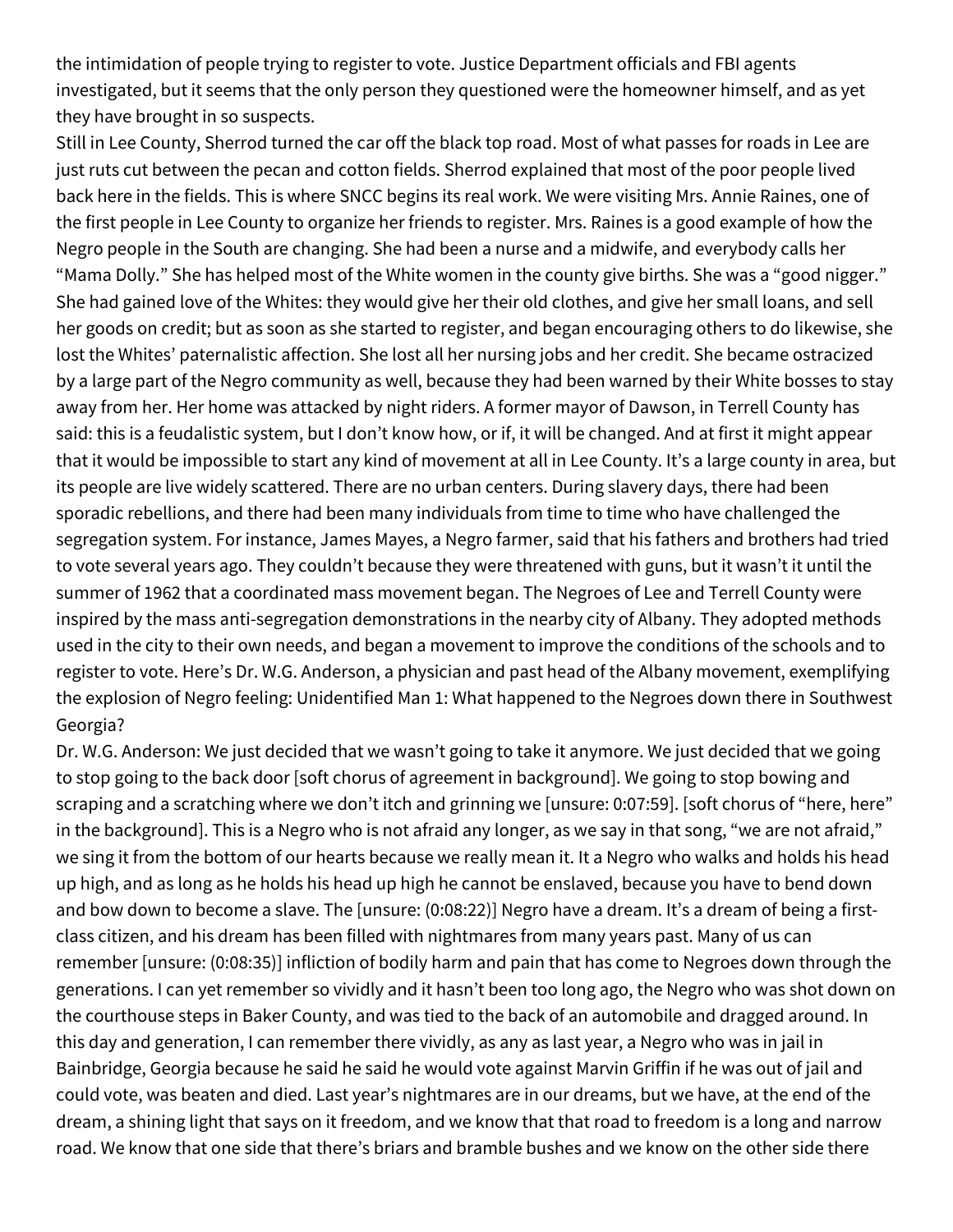are cottonmouth moccasins and diamondback rattle snakes. We know that segregation and discrimination will be over our heads every inch of the way, but we keep our eyes set on that little light at the end of the road that shines for freedom. This is the dream of the American Negro. We here in Terrell County—and the Negroes over in Dougherty County, and the Negroes in Lee County, and the Negroes in Baker County—have decided that aren't going to take it any longer. They decided that they will not have their backs bent and [unsure: (0:10: 04)] anymore. They are determined to be free and nothing can turn them around, because the change has come from within, and once the change has started from within there is no turning back. The martyr has already mounted the cross. He has felt the pierce of spear in his side. He cannot come down off the cross. He will stay there. He will suffer, bleed, and die until he is free. I look forward to the day when I can exert myself as a man downtown and demand what is rightfully mine and get it without fear of any retaliation, without fear of my life being lost and my body being harmed. I look forward to the day when I don't have to go around to the back door anymore. I will not have to be subjected to the humiliations and embarrassments of being called a boy, or why I can't go into the zoo because my face is black. They can kick us out, but they can't kick us down. They can burn the [unsure: (0:11:12)] down but where this one stood and greater [unsure: (0:11:14)] will stand. Because our cause is a righteous cause, and you can slow it down, but you can't stop it. You can cause it to take a more devious route, and get off that straight path, but you can't stop it. It's going. Because the Negroes have a dream. A dream of being an American citizen. Larry Rubin: Our main job was to go from shack to shack and talk to people. We would talk about the importance of registering to vote. With the vote, Negroes for the first time since reconstruction could have a voice in how their government was run. We talked about their rights under federal law, about the fact that people both white and Negro all over the country were supporting them. We invited them to the weekly mass meetings. We explained to them how Negroes were getting together in nearby Albany, and how conditions were getting better there. Every Sunday, all SNCC workers would go to the various churches in the counties. We worshiped, we met knew people, and if the minister was friendly and invited us to talk, we spoke about a New South and about voter registration. Also, in the past, reports about police brutality, lynchings, and discrimination were suppressed by local authorities, but now, whenever incidents occurred, we got the story to the national press. We contacted the Justice department and the FBI also. We also started literacy classes. But as a white, my main job was to somehow work to break communication barriers that existed between Whites and Negroes for hundreds of years in the South. Most Negroes reacted to me as they had been taught to react to all white men—with a subservient "Yassa, boss." I would talk to them about anything: about the weather, crops, local gossip, religion—anything to gain confidence. Sometimes we had a little transistor tape recorder with us. Some of the children we talked to got a kick out of it. While we were talking to some kids on a farm near Bronwood, Georgia, and making the next tape, the local deputy sheriff was parked outside the house. He arrested us later in the day. Unidentified man 2: What's—What's your name? [Landon]: Landon. I've got a sister. Unidentified man 2: You got a sister? Unidentified man 3: You've got a sister? Larry: You do? [Landon]: Yeah. Unidentified man 3: How about that? Unidentified man 2: Bigger than you are smaller than you?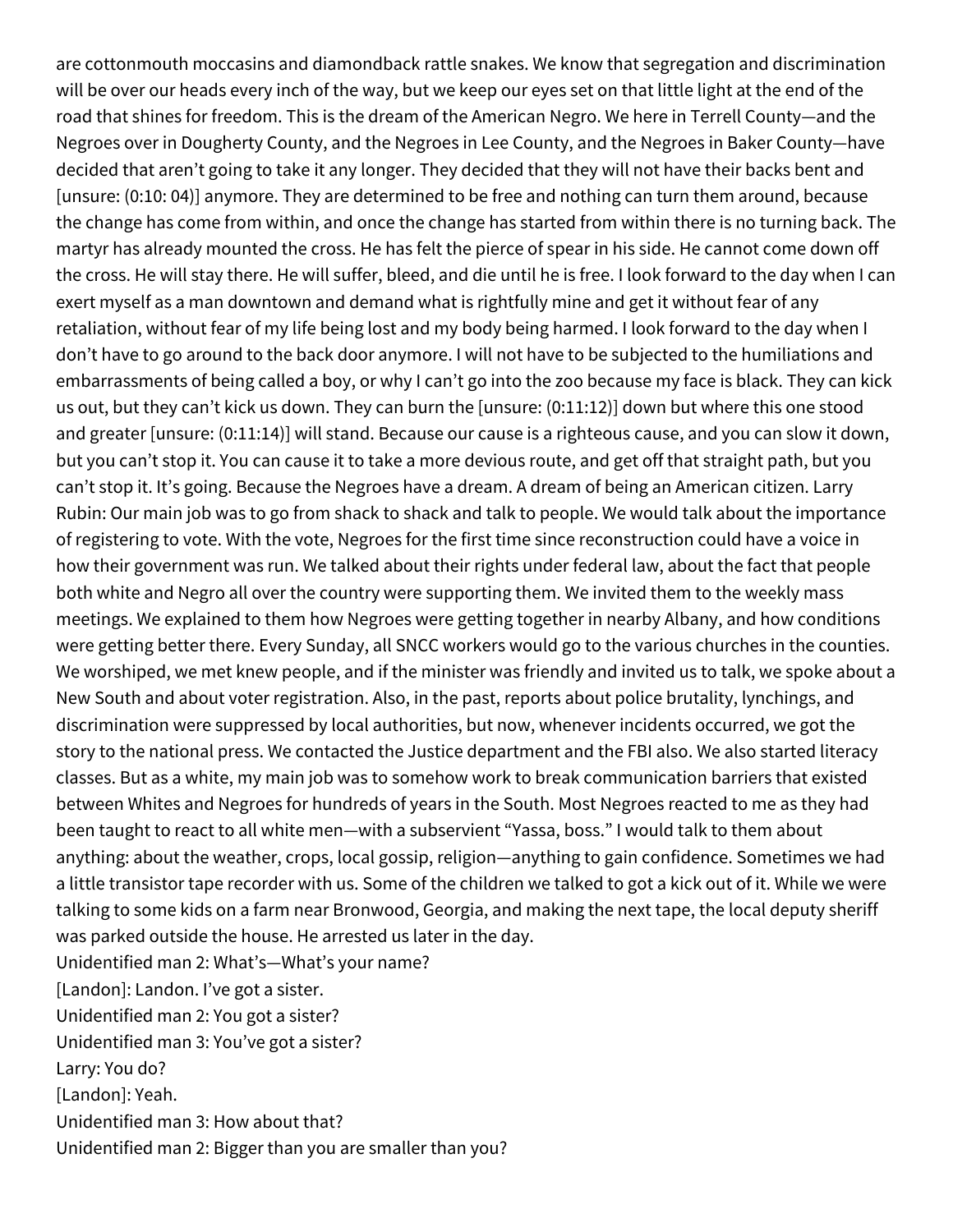[Landon]: Small. Unidentified man 3: She's nice? [Landon]: Yeah. Unidentified man 4: She is nice. Unidentified man 2: Alright. Unidentified man 4: Don't you [unsure: (0:14:03)] [Landon]: Uh huh. Unidentified man 4: That's good. That's my boy. Alright. Unidentified man 2: Can I get [unsure: (0:14:08)]? [Landon]: Yeah. [general laughter] Unidentified man 2: Oh, Oh, Uh Oh! We're getting somewhere, huh? [Landon]: Yeah. Unidentified woman 2: Say that's her name, [unsure: (0:14:17)] [Landon]: That's her name is [unsure: (0:14:19)] Unidentified woman 2: [inaudible]…has a little girl named Dara [?]. [Landon]: And a little girl named [Dara]. Unidentified man 2: [Dara]? [Landon]: Yeah. Unidentified woman 2: And his dad's name is Jesse P…[?] [Landon]: And my dad's name is Jesse P…[?] Unidentified woman 2: And your mother's name. [Landon: [Theresa]?

Larry Rubin: It was hard for me to overcome those characteristics in myself that caused these stereotype reactions in others. I discovered that I had many traits that were particularly white. And I had to had to have a full understanding of these before I could be affective. Traits such as paternalism, or over-reacting and trying to prove that I wasn't like other white men. I had to overcome self-consciousness. I had to develop those traits that were basically human and universal, and give up many traits that I considered part of my individuality, but which only served to alienate myself from the people with whom I worked. All SNCC workers in Southwest Georgia live in homes of local residents. We had very little means of support outside of the food and shelter people gave us. Sometimes we receive small amounts from the main office of SNCC in Atlanta, but houses in the rural areas are so separated from each other, and automobiles are so necessary to our work, that many times we decided between food for ourselves or gasoline. And gas always came first. Sherrod assign John O'Neil, a graduate of Southern Illinois University and myself to work in Lee County. We lived with Mama Dolly, and many times we had to help her pick crops and do the farm work in order to get food for ourselves and help—ends meet. Very close feelings often develop between SNCC workers and those who take them in. Prathia Hall, a field secretary in Terrell County, who had gone home to Philadelphia for several months and was returning, tells her feelings.

Prathia Hall: Today I was able to spend some time in Terrell County, and it was really like a real homecoming. And it's the most wonderful thing that has happened to me two months because you are really my family, and—and this is our struggle together. And so, to know that you are well and that your spirit is high, and—aand that even though your, your bodies may be tired, your spirits aren't—it means an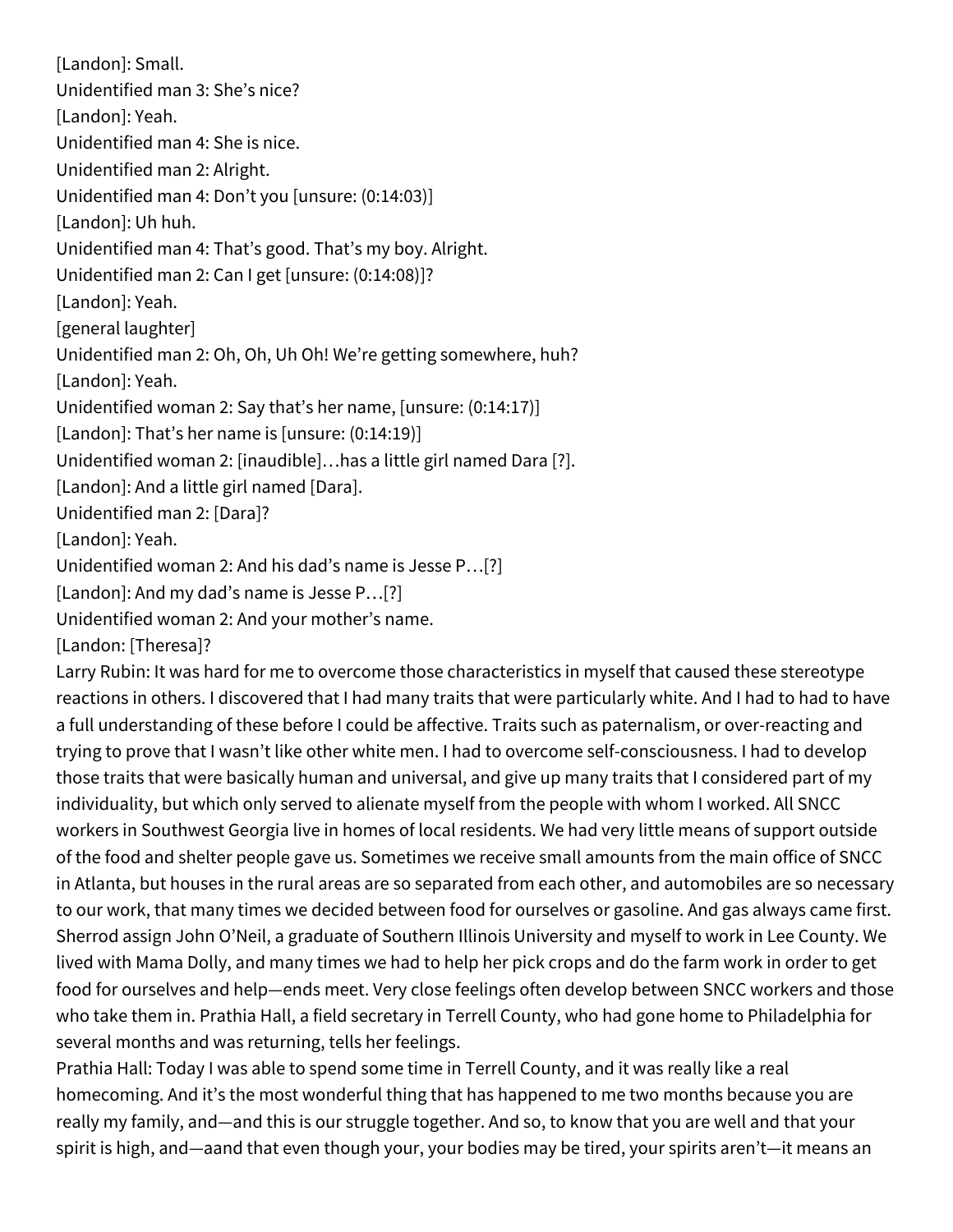awful lot.

Larry Rubin: Of course, anybody who houses SNCC workers has to live in constant danger. All the houses that have taken SNCC workers in have been shot at. And there was a shotgun in every room at Mama Dolly's, just in case. One of the most active men in Sumter County was Trim Porter, a day laborer and a deacon at a Sumter County church. He convinced his congregation to open a church for voter registration meetings. One day he came home from fishing and found that his house had burned to the ground. His two little girls had told him that a white man had come and done it. He and the girls were questioned by the local sheriff and by the Georgia Bureau of Investigation and by the FBI. These agents said that the two girls had done it. Unidentified man 5: What's Trim told him?

Unidentified man 6: After he had gone to the store at about a quarter to eleven, upon coming back—he was driving his truck—and another man stopped him, and told his house was on fire. So he sped toward his house and found that the fire had been started, that the house was running, falling down to pieces. And he also found his kids in the ditch. They were scared, they were cold, so he couldn't get anything out of them then. Took them to our friend's home. Well after they had thawed out—you know, got them warm and everything—he, he questioned them. They said that a white man came to the house and told them to go down to the road, and they went down to the road. So this white man came in a blue car. The kids were questioned and everything, by both the GBI and FBI, and the GBI's story is the kids did it. This man—the same man, Mr. Porter, was all spied upon a couple weeks ago, and, as he was driving along the road one day, had two white men in the car drive up—you know, drive beside him, and point that gun from their car to his. You see all this happened before [unsure: (0:19:44)], so, I mean you can put one and one together. Larry Rubin: Shortly after this happened, and Mr. Porter was staying with a friend, he called us and asked to talk to us. The sheriff had told him that he and Reverend Sherrod would get arrested if they went to another meeting in Sumter. Mr. Porter just wanted us to know he was planning to come to the meeting and hear Sherrod.

Friend of Mr. Porter: Well there's a rumor out that tomorrow night at the meeting in Sumter County that a Mr. Trim Porter, who's a d—eldest deacon at that Pleasant Grove Baptist Church, is to be arrested if he comes to our meeting—Along with me. I received a letter—a telephone call from my mother say that my grandmother is ill. I would have gone Tuesday. My grandmother is near death. Well, if they just hadn't gotten out that rumor, that if I didn't—that if I came to that church then I'd be arrested, I would have gone Tuesday. But since they said that, I'll be prepared to go.

Larry Rubin: When we started work in Lee and Sumter Counties, we received threatening phone calls, our car was followed everywhere we went—sometimes it was with teenage kids and sometimes it was by the Sheriff, and sometime by elderly men with guns.

## 00:21:15.000 --> 00:24:39.000

The first thing we did when we moved into a new small town, was just to walk down the main street together, to try to show people that we were operating strictly in the open and not as a secret group like all newspapers had said. The first town that I worked in was Bronwood. It had only one main street. It looked like one of those towns you see in a cowboy movie, with high wooden sidewalks with an awning that stretched from one end of the street to the other. We walked down the street and decided to get a coke from a gas station on the other side. There were three of us. As we walked across the street, a group of men from the gas station were coming towards us. They're the men who are found in every southern gas station: they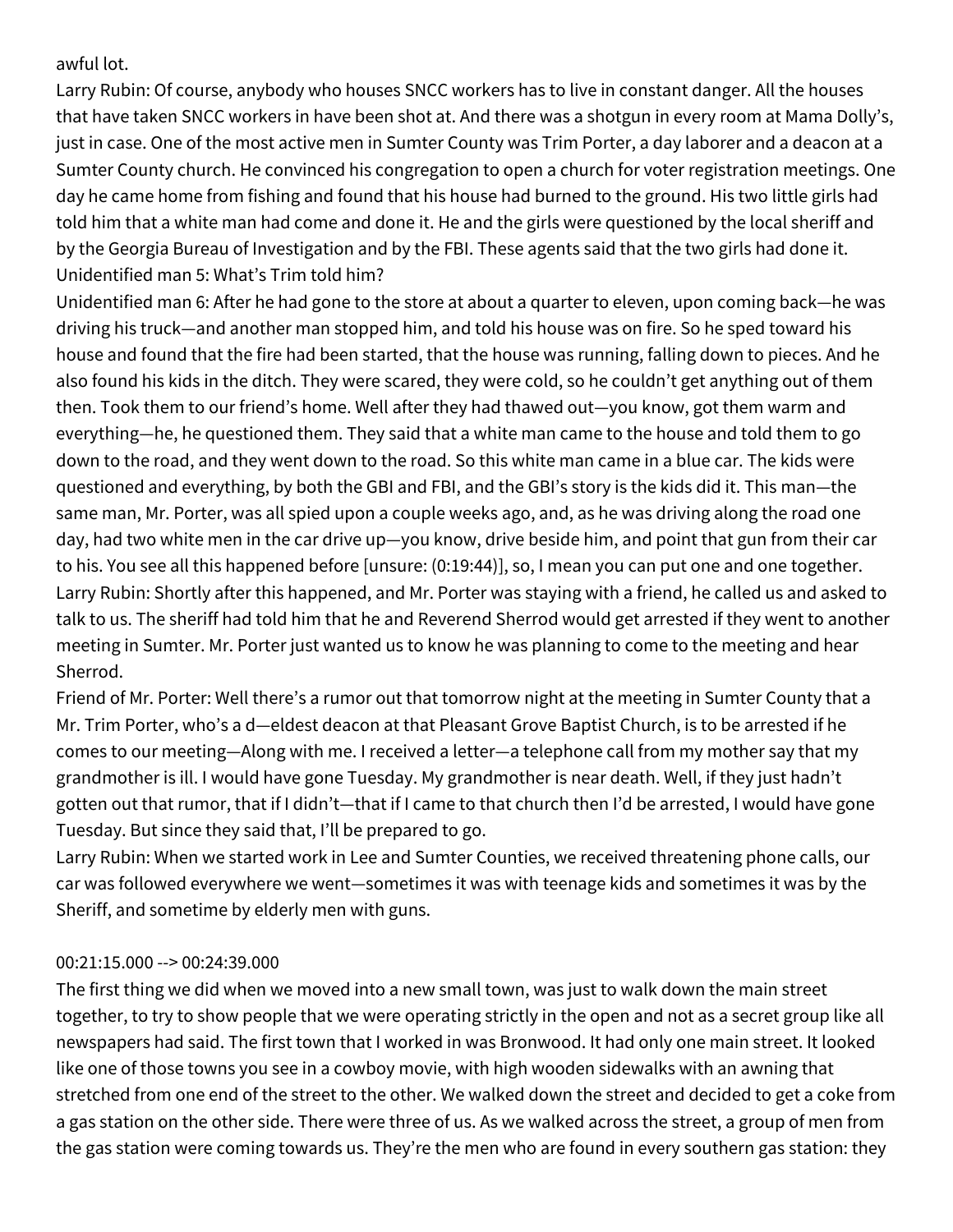seem to spend half their lives there. One man tried to shove us to try to provoke a fight. It's later turned out that he was a mayor of the town, and several days later he issued a warrant for our arrest claiming that we trespassed on a corner of the field he owned. He owned most of the fields in the town. He came towards us and told us not to come a station. We politely turned around to go back across the street where another two men stood glaring at us with, with a hatred that I, I've never seen before. We walked toward them not looking at them because we didn't want to start a fight. We simply walked from the from which we had came. They shouted after us, yelling curses like, "you red S.O.B.s." I—I can't explain what fear is like except it's a hard, tight feeling in the pit of my stomach, and it became a part of life. Wherever we went, we were constantly harassed by the police. In Albany I was picked up twice on suspicion of stealing the car I was driving. It takes several hours for the police to prove for their own satisfaction that the car had not been stolen, but in the meantime, they let you sweat it out, and ask you questions about the next move the voter registration movement will take. In Dawson, in Terrell County, there's a corner where a new stop sign had been put up by the city, but they obviously forgot to take the old one down, so there are two stop signs, one about five feet from the other. If a person working for the movement doesn't stop twice he's likely to be slapped in jail with a fine. One night, the home of Caroline Daniels, a Negro in Dawson, was shot into by whites. Everybody in Dawson knew that she was housing white SNCC workers. Jack Chatfield was standing in the living room and got shot in the arm. He showed me the shirt that he was wearing. The holes were just a fraction of an inch from his chest. Jack had just come to Terrell. In fact, it—this was the first time that he'd ever been in the South, and he had been in Dawson only forty-five minutes when it happened. The police were called to help, but listen to Jack describe their attitude when they drove him and another SNCC worker to the police station for questioning.

## 00:24:39.000 --> 00:27:06.000

He also said that the doctor, who, who had been called in to treat them, threatened to kill him if he didn't leave Terrell.

Jack Chatfield: [unsure: (0:24:48)] on the night, the night of the shooting, they thought it was my fault. [unsure: (0:24:55)] They stuck Ralph in the prison there. The funny thing was, you know, when, when they stopped us they frisked us for weapons. They didn't care that I'd been shot.

Larry Rubin: Our project is the only one in the Deep South that uses whites. For part of the six months that I worked there, I was the on—White working in the rural counties. This is a very big experiment. Throughout the South, Negroes engaged in the Civil Rights Movement are chastised as communists, but in Southwest Georgia this, this is necessary. All the press does is to indicate that Whites and Negroes are living together. To the Whites with whom I came into contact, this meant something lewd, dirty, and filthy. A good example is something a gas station attendant once told me when I told him I was working with the voter registration movement. He, he—his face turned read and he, he glared at me, "ah you're the one that's a—sleeping with the n-niggers." When the movement first moved into Terrell, all the local has to do was to public a—publish a picture of a Negro worker standing beside a White female worker. The next day several churches were bombed. When Reverend Sherrod and two other SNCC workers first came to Southwest Georgia, they intended to begin the voter registration movement in Terrell. It's called "Turbo Terrell" by local residents, and its police authorities had the reputation of being one of the most oppressive; however, Terrell Country Negro leaders are very cold to the movement. Most of the Negro ministers would not let SNCC use their churches to hold voter registration meetings. Other leader spread rumors about SNCC workers. Sherrod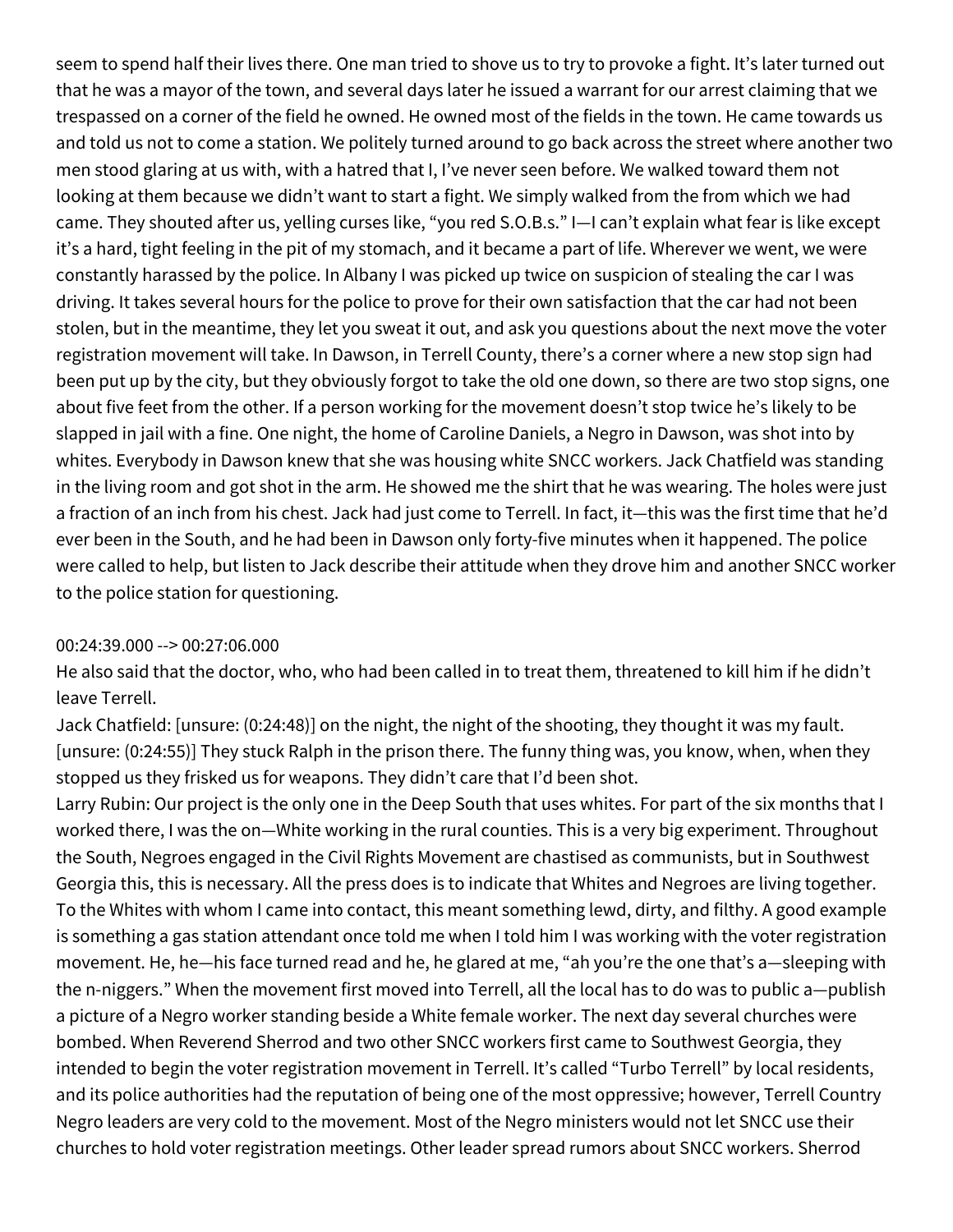came to the conclusion that the Negro community of Terrell was not yet ready to be a pilot voter registration project. They had to see successes elsewhere first. So SNCC moved from rural Terrell County to the nearby, relatively larger city of Albany. As a result of anti-segregation demonstrations organized and carried out by the Negro use of Albany, working with SNCC workers, the adult community was moved, and organized the Albany movement, headed by W.G. Anderson, a physician. The movement spread back to the rural areas, and residents organized their own movements in Terrell and Lee Counties. In Lee, a high school student, Charles Wingfield had been expelled for presenting to school officials several demands for improvements in the schools, and for encouraging people to register. Lee County Negroes organized a boycott of the schools, keeping your children home and demanding that [Wingfield?] be reinstated and his demands be met. In the midst of this boycott, several residents invited SNCC workers to Lee County. Unidentified Woman 3: Who's worried about the SNCC workers?

Unidentified Woman: I don't think I have met a more dedicated group since I've been here these thirty years. First thing when they came into Albany and since my husband and I went to the first of several meetings, and I knew then that I was going to fix this thing. I haven't regretted it. (0:28:31) Larry Rubin: A group of Lee County teenagers formed a committee and when after school to ask people to register. We helped them with training sessions. Mama Dolly and other elderly women formed their own groups. Canvassing is hard, frustrating work. Many people are simply afraid to let you in. They won't listen. Their boss may have warned them not to. The would close the door in our faces and hope that 'Mr. Charley'—a name for any boss—wouldn't find out that we came. But many would stare out of the cracks between the boards in their walls until we were gone. Once the voter registration movement gained strength in Lee and Terrell, county officials closed the registration offices all but one day each week, and they were open only during hours that most people worked. A lady from Terrell tells what it's like to canvass. She insists that she's not a freedom rider, an outsider—she lives in Terrell.

Woman from Terrell: I've been in here, Terrell. I've been here [unsure: (0:29:4)]. And I've been asking people about freedom. Everybody in Terrell County's afraid to talk about freedom. [unsure: (0:29:51-54)]. I went up to peoples' houses and asked them, you know. They said, you one of them freedom riders. They said, you come here from [unsure: (30:00)]. I said, no. I said I'm not a freedom rider. I said I'm in here trying to do the word of God, trying to work for the Lord. I'm not a free—I, I'm trying to hold up and get freedom for myself. The people in Terrell County need to wake up.

Larry Rubin: Reverend Wells is a minister of several country churches. He preaches voter registration from the pulpit.

Reverend Wells: Something keeps telling me that I won't let go of. It's to get these people down to the polls one-by-one or two-by-two. I will hope the rest is [audio static and voice fades: (0:30:43)] getting these people down today…I know that you can say it's hard, almost impossible, but in the face of [unsure: (0:30:59)] it must be done.

Larry Rubin: But despite violence, and despite isolation from their friends, the people of the Lee County movement have registered many voters. And registering isn't simple: it means facing that white registrar; it means going up to the court house; it means daring to say that it is valid for you to be concerned about your government and how it should be run. It is a first step toward regaining dignity and manhood. The movement in Southwest Georgia is also running Negro candidates for office for the first time since Reconstruction. It has started literacy classes and is beginning to work on a plan whereby county Negroes can pool their meager financial resources. Mass meetings are held in each county each week. Here the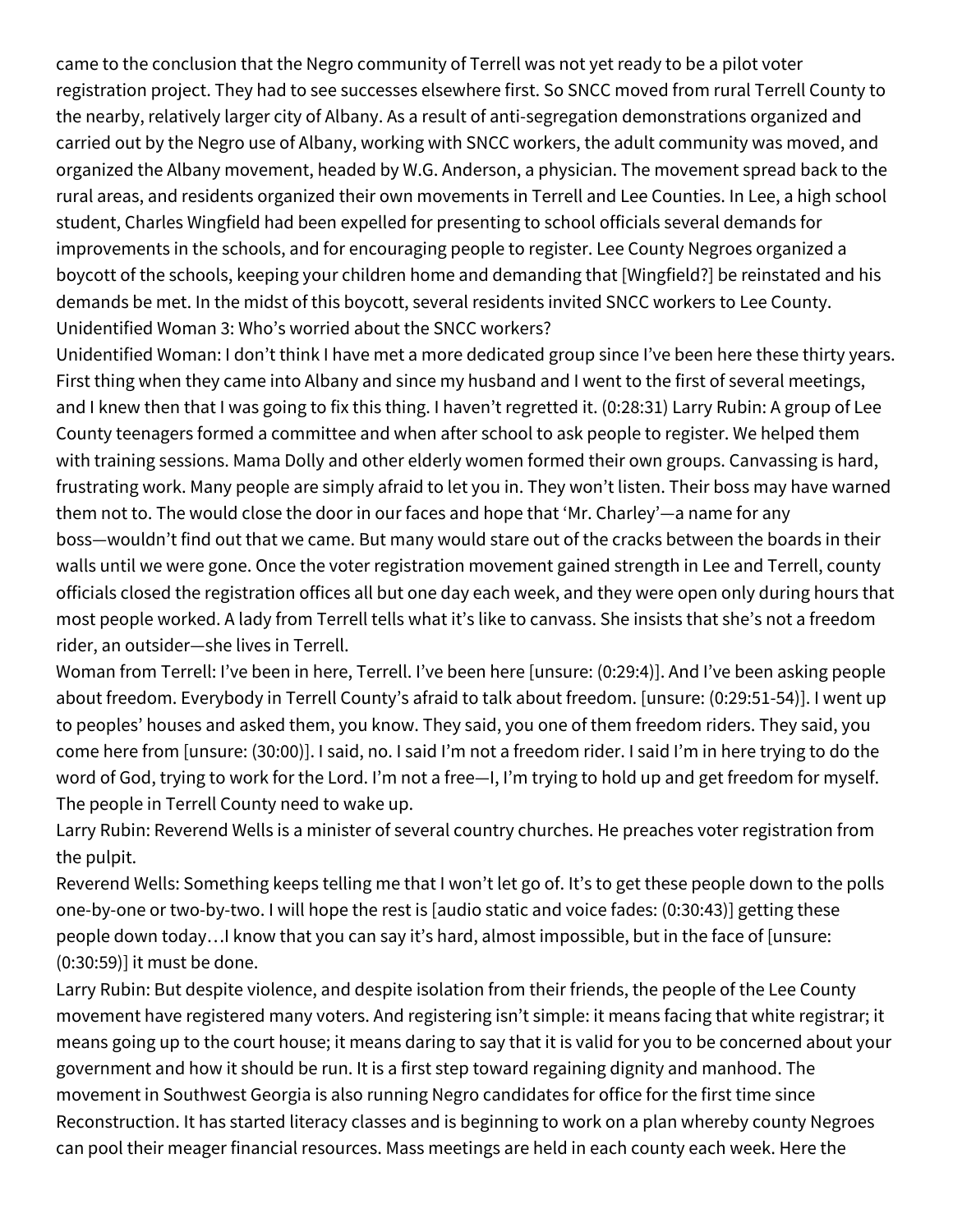people of the counties get together, sing, and share their fears and victories, and learn about registering to vote. Singing at Mass Meeting: Going to let my freedom in/ let my freedom in, one of these days/ we're going to eat at the freedom table/ oh, we're going to eat at the freedom table, one of these days/ hallelujah/ we're going to eat at the freedom table/ eat at the freedom table one of these days/ hallelujah [audio clip change]

Singing at Mass Meeting: ...guide my feet, while I run this race/ oh, I don't want to run this race in vain. Larry Rubin: [singing fades to background] This is a mass meeting in Terrell County. It is in a tent on the same site where a church once stood. The church was burned down last summer. The people of the county are huddled around a small Carson stove. They look nervously at the tent opening every time there is a noise outside. Twice the county sheriff has broken up the meeting, but they have faith that they shall overcome. [singing resumes in volume]

Freedom Singers: …run this race in vain/ guide my heart while I run this race/ guide my heart while I run this race/ oh, guide my heart while I run this race/ oh I don't want to run this race in vain.

Reverend Wells: Let us bow our heads and start a prayer. O gracious King as they come together, we pray that Thou will bless our coming together. Bless this people, pray to give us strength, give us courage to carry on, to fight on and on until the victory is won. This we ask in the name of our Son Christ Jesus. Amen. At this time, I would like to say, welcome everybody to the home of the brave. I think I used that name to call what we people in Terrell County went through in order get the few people we have got registered to vote. [shout of Amen! In the background] Because that's our primary objective, it's very hard. (0:34:59) Although it shouldn't be, but it's very hard.

[cut to different clip]

Unidentified man 7: Well this was an outgrowth of the Albany movement, but meeting was fired after that because the child was one of the children who attempted to integrate the white high school in Albany. All of them walked out. It was just wonderful to see that sort of spirit on that sort of unanimity, and it seems to me, when you really want something you believe in it you'll get up everything to try and get it. So I hope that will fight with that kind spirit.

[cut to different clip]

Unidentified Woman 4: I'll tell you what we need to do. We need to go on over here to Dawson and fall out on our knees and ask God to have mercy like he did in Albany. That same God in Albany is over here now. [cut to different clip]

Unidentified woman 5: You are may remember that we were all for the exercise a while back when seven people who had been picketing very peacefully in the middle of Albany in connection with asking people not to buy downtown or Midtown, because business, were arrested and thrown in jail. After they are bonded out, they went to Washington and picketed the Department of Justice with signs that read, among other things, "we can pick it here, why not in Albany, Georgia?" Which was a very good question. [cut to different clip]

Unidentified woman 6: We shall overcome. We shall overcome some day, deep in my heart I do believe we shall overcome, someday. Would you stand joined hands right over left and sing with us, "We Shall Over Come."

Freedom Singers: We shall overcome/ Oh, Lord we shall overcome/ My Lord, we shall overcome/ Someday/ Oh, deep in my heart, I do believe/ We shall overcome, someday/ We are not afraid/ We are not afraid/ My Lord, [singing fades out] (0:37:36)